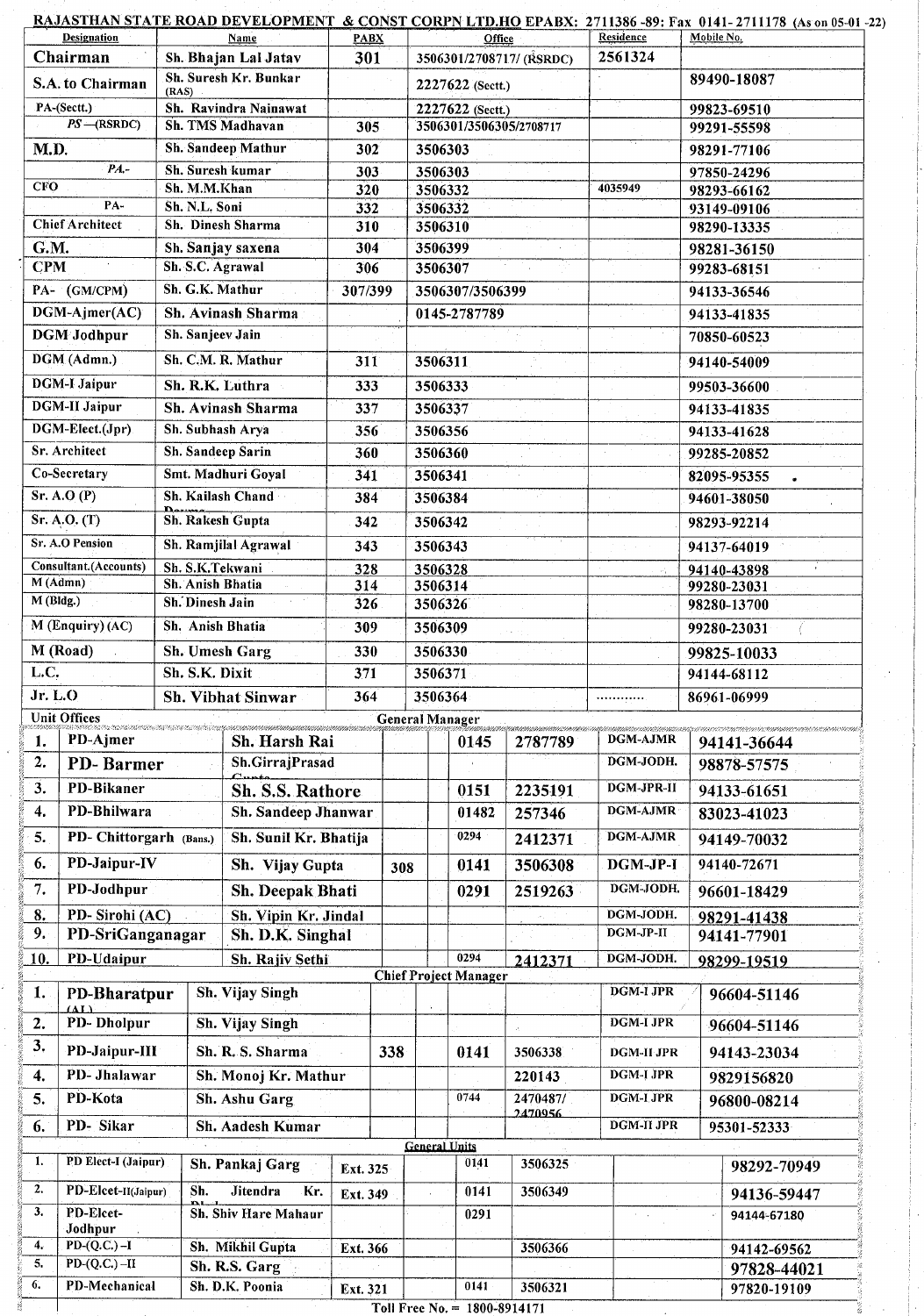https://mail.rajasthan.gov.in

| S.NO.                   | <b>DESIGNATION</b>                                               | <b>SAN</b>              | <b>UPN</b>                           |  |  |
|-------------------------|------------------------------------------------------------------|-------------------------|--------------------------------------|--|--|
| $\mathbf{1}$            | <b>MANAGING DIRECTOR</b>                                         | <b>MDRSRDC</b>          | MDRSRDC@RAJASTHAN.GOV.IN             |  |  |
| $\overline{2}$          | CHIEF FINANCIAL OFFICER, HO                                      | Chief Financial Officer | CFORSRDC@RAJASTHAN.GOV.IN            |  |  |
| $\overline{\mathbf{3}}$ | COMPANY SECRETARY, HO                                            | Company Secretary       | CSRSRDC2@RAJASTHAN.GOV.IN            |  |  |
| 4                       | CHIEF ARCHITET HO                                                | <b>Chief Architect</b>  | CARSRDC@RAJASTHAN.GOV.IN             |  |  |
| $\overline{5}$          | <b>GENERAL MANAGER</b>                                           | <b>GMRSRDC</b>          | GMRSRDC@RAJASTHAN.GOV.IN             |  |  |
| $\boldsymbol{6}$        | <b>GENERAL MANAGER</b>                                           | <b>FUNDRSRDC</b>        | FUNDRSRDC@RAJASTHAN.GOV.IN           |  |  |
|                         | (REQUIREMENT OF FUND)                                            |                         |                                      |  |  |
| 7                       | CHIEF PROJECT MANAGER HO                                         | CPMRSRDCJAIPUR          | CPMRSRDCJAIPUR@RAJASTHAN.GOV.IN      |  |  |
| $\bf 8$                 | CHIEF PROJECT MANAGER                                            | <b>FUNDRSRDCCPM</b>     | FUNDRSRDCCPM@RAJASTHAN.GOV.IN        |  |  |
|                         | (REQUIREMENT OF FUND)                                            |                         |                                      |  |  |
| 9                       | CHIEF PROJECT MANAGER JODHPUR CPMRSRDCJODHPUR                    |                         | CPMRSRDCJODHPUR@RAJASTHAN.GOV.IN     |  |  |
| 10                      | DY. GENERAL MANAGER, AJMER                                       | DGM_RSRDC.AJMER         | DGM_RSRDC.AJMER@RAJASTHAN.GOV.IN     |  |  |
| 11                      | DY.<br>GENERAL<br>MANAGER,                                       | DGMADMN.RSRDC           | DGMADMN.RSRDC@RAJASTHAN.GOV.IN       |  |  |
|                         | ADMN.JAIPUR                                                      |                         |                                      |  |  |
| 12                      | DY. GENERAL MANAGER, JODHPUR                                     | DGM_JODHPUR             | DGM_JODHPUR@RAJASTHAN.GOV.IN         |  |  |
| 13                      | DY. GENERAL MANAGER, ELECT. HO                                   | DGM (ELECT)             | DGMELECTRSRDC@RAJASTHAN.GOV.IN       |  |  |
| 14                      | MANAGER ROADS HO                                                 | MANAGERRSRDCROAD        | MANAGERRSRDCROAD@RAJASTHAN.GOV.IN    |  |  |
| 15                      | MANAGER BUILDING                                                 | M BLDG                  | M BLDG@RAJASTHAN.GOV.IN              |  |  |
| 16                      | MANAGER ADMINISTRATION-I, HO                                     | Manager (Admn-I)        | MADMRSRDC@RAJASTHAN.GOV.IN           |  |  |
| 17                      | MANAGER, ENQUIRY, HO                                             | Manager (Enquiry)       | MENQRSRDC@RAJASTHAN.GOV.IN           |  |  |
| 18                      | SR. ACCOUNTS OFFICER PAYMENT,<br>HO                              | Sr. AO (Payment)        | SRAOPRSRDC@RAJASTHAN.GOV.IN          |  |  |
| 19                      | SR. ACCOUNTS OFFICER, TAX, HO                                    | Sr.AO (Tax)             | SRAOTRSRDC@RAJASTHAN.GOV.IN          |  |  |
| 20                      | SR. ACCOUNTS OFFICER (AUDIT) HO                                  | Sr. A.O. (Audit)        | SRAOAUDITRSRDC@RAJASTHAN.GOV.IN      |  |  |
| 21                      | SR. LEGAL OFFICER, HO                                            | SR. L.O.                | SRLORSRDC@RAJASTHAN.GOV.IN           |  |  |
| 22                      | PROJECT DIRECTOR, UNIT-I, JAIPUR                                 | PD_JAIPUR-1             | PD_JAIPUR-1@RAJASTHAN.GOV.IN         |  |  |
|                         |                                                                  |                         |                                      |  |  |
| 23                      | PROJECT DIRECTOR UNIT 3 JAIPUR                                   | PD JAIPUR-3             | PD_JAIPUR-3@RAJASTHAN.GOV.IN         |  |  |
| 24                      | PROJECT DIRECTOR UNIT 4 JAIPUR                                   | PD JAIPUR-4             | PD_JAIPUR-4@RAJASTHAN.GOV.IN         |  |  |
| 25                      | <b>PROJECT</b><br>DIRECTOR,<br><b>QUALITY</b><br>CONTROL-1       | PD QC-1-JAIPUR          | PD QC-1-JAIPUR@RAJASTHAN.GOV.IN      |  |  |
| 26                      | <b>PROJECT</b><br><b>QUALITY</b><br>DIRECTOR,<br>CONTROL-2       | PDQC2 JAIPUR            | PDQC2 JAIPUR@RAJASTHAN.GOV.IN        |  |  |
| 27                      | PROJECT DIRECTOR, ELECTRICAL,<br><b>JODHPUR</b>                  | PDELECTRICALJU          | PDELECTRICALJU@RAJASTHAN.GOV.IN      |  |  |
| 28                      | PROJECT<br>DIRECTOR,<br><b>RSRDC</b><br>ELECTRICAL UNIT 1 JAIPUR | PD ELECTRICAL-1-JPR     | PD ELECTRICAL-1-JPR@RAJASTHAN.GOV.IN |  |  |
| 29                      | PROJECT DIRECTOR ELECTRICAL<br>UNIT 2 JAIPUR                     | PDRSRDCELECT2           | PDRSRDCELECT2@RAJASTHAN.GOV.IN       |  |  |
| 30                      | PROJECT DIRECTOR UNIT AJMER                                      | PD Ajmer                | PDRSRDCAJMER@RAJASTHAN.GOV.IN        |  |  |
| 31                      | PROJECT DIRECTOR UNIT MEDICAL                                    | PDRSRDCBHILWARA         | PDRSRDCBHILWARA@RAJASTHAN.GOV.IN     |  |  |
|                         | COLLEGE, BHIWARA                                                 |                         |                                      |  |  |
| 32                      | PROJECT DIRECTOR UNIT JODHPUR                                    | PD_JODHPUR              | PD_JODHPUR@RAJASTHAN.GOV.IN          |  |  |
| 33                      | PROJECT DIRECTOR UNIT UDAIPUR                                    | PD.UDAIPUR              | PD.UDAIPUR@RAJASTHAN.GOV.IN          |  |  |
| 34                      | PROJECT DIRECTOR UNIT BIKANER                                    | PD BIKANER              | PD_BIKANER@RAJASTHAN.GOV.IN          |  |  |
| 35                      | <b>PROJECT</b><br><b>DIRECTOR</b><br>UNIT<br>BANSWARA            | PD_BANSWARA             | PD_BANSWARA@RAJASTHAN.GOV.IN         |  |  |